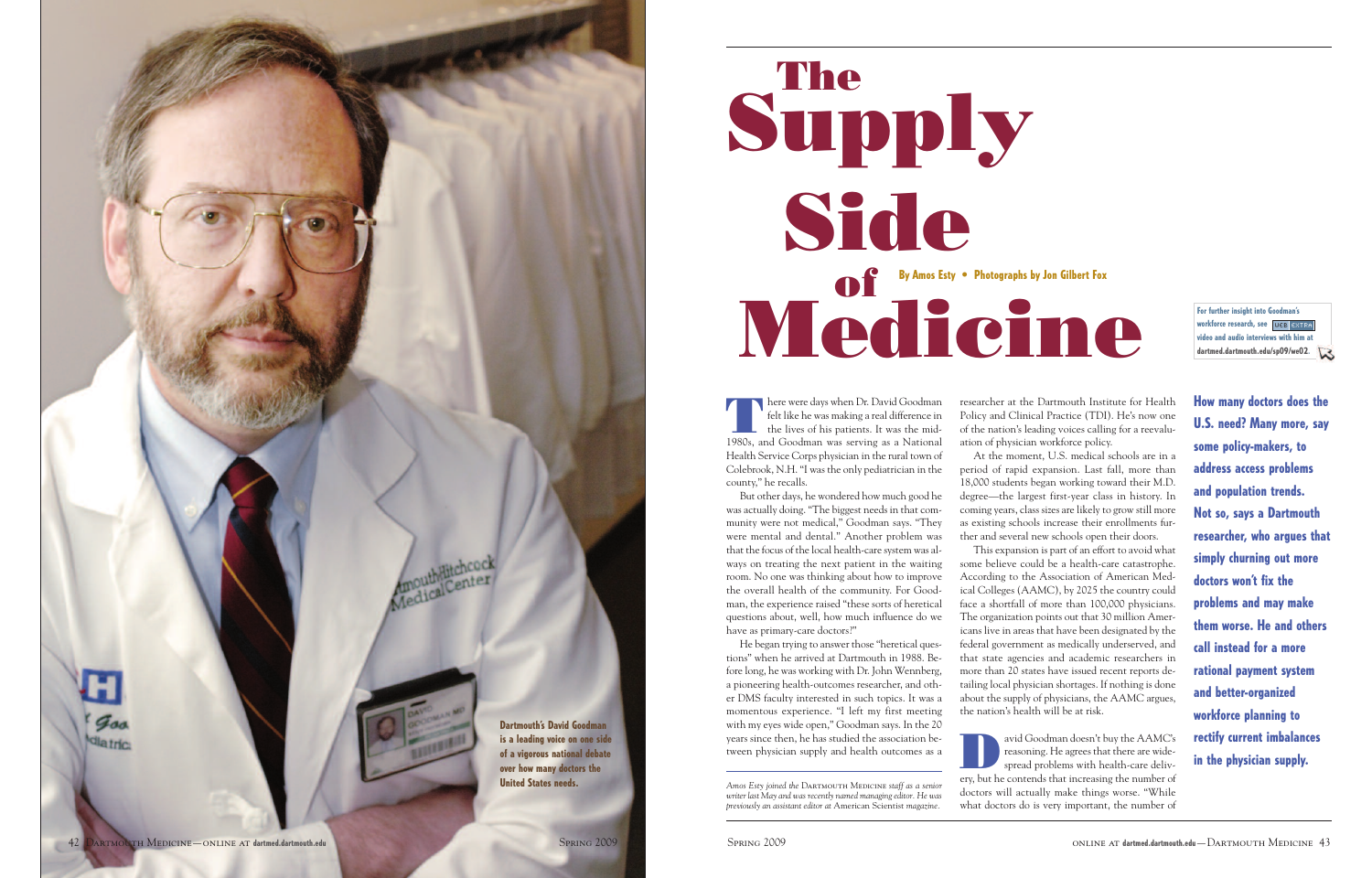Edward Salsberg, M.P.A., the director of the AAMC's Center for Workforce Studies, explains that this change was the result of several factors. "For 1980, it made sense to slow up what was then a very rapid increase in medical school enrollment," he says. But he argues that as managed care fell out of favor in the 1990s, it was essential to rethink what the country's needs would be in another decade or two. "When you do physician workforce planning, you really need to look 20 years out, because that's how long it takes to have any significant impact on the physician supply," he says.

ver the past few years, Salsberg and the AAMC have published a number of studies detailing the potential extent of the problem. "I personally think, and our data shows, that the shortages are going to be widespread across the full range of specialties," he says. Salsberg explains that the AAMC's conclusions rely on an analysis of demographic trends. "The aging of the U.S. population and the aging of the physician workforce are major factors," he says. For example, by 2020 the country's population is expected to reach about 335 million—an increase of 50 million from 2000. And the number of Americans over the age of 65 is expected to grow to 54 million by 2020—an increase of about 20 million from 2000. Older Americans, Salsberg points out, tend to use more health-care resources than other segments of the population. He also adds that in 2020, baby boomers will just be starting to turn 75.

Another factor in the AAMC's stance is the change in lifestyle choices being made by younger physicians. Salsberg predicts that as new doctors fill the workforce, they will have different expectations about the demands of the job. Dr. David Nierenberg, the senior associate dean for medical education at DMS, agrees. "I believe the AAMC is right that we are going to need more doctors," he says. "Doctors today—and this is probably a healthy thing—no longer want to work 80-hour weeks. They want to work 40- or 50-hour weeks."

In 2005, to address these concerns, the AAMC issued a position statement calling for a 15% increase in medical school enrollment over 2002 levels by 2015; it has revised that position and now calls for a 30% increase to avoid what it predicts could be a shortfall of 124,000 physicians by 2025. COGME likewise called in 2005 for a 15% increase in medical school enrollment.

oodman uses studies such as this one to make the case that the problem isn't a lack of doctors—it's how those doctors make the case that the problem isn't a lack of doctors—it's how those doctors are used. In a 2006 op-ed essay in the *New York Times*, he wrote that if the ratio of doctors to patients at NYU was used as a benchmark for the entire country, an additional 44,000 doctors would be needed by 2020 just to care for the elderly. But, he added, if the ratio at more efficient medical centers —such as the Mayo Clinic in Rochester, Minn. was used as a benchmark, then there would be a *surplus* of about 50,000 doctors by 2020.

Goodman argues that the methods used by the AAMC are fundamentally flawed. "The AAMC's projection models are what I would call quantitative slogans," he says. "They're all based on the notion of replicating today's health-care system and labor market into the future at a time when everyone agrees that the last thing that we want is just to simply perpetuate the health-care system."

As the AAMC and COGME began warning of the potential physician shortage, Goodman accumulated evidence pointing to the opposite conclusion. It's not a question of demographics, he says. The issue is "how populations are affected by physician supply and by growth in physician supply." In place of projections, Goodman cites research showing that beyond a certain point, the number of physicians has little to do with quality of care.

In a 2006 study, for example, Goodman examined differences in end-of-life care at 79 academic medical centers and found enormous variation in the amount of care provided to patients during the last six months of life. The amount of physician labor dedicated to each patient at the most-care-intensive hospital—New York University Medical Center—was 4.7 times higher than the amount at the least-care-intensive hospital—Medical College of Georgia. The study accounted for factors such as age, race, and gender and looked only at patients admitted for one of 12 chronic conditions. So, Goodman argued, the variation could not be explained by differences in the patient population. Rather, some hospitals simply provided more care without improving patient health.

As further evidence, Goodman noted that the differences mirrored regional variations in Medicare spending per patient. That is, centers that expended more physician labor were located in regions with more-costly patterns of care. For example, Manhattan patients generally—not just chronically ill patients at NYU Medical Center—were likely to receive relatively intensive care.



In another study, Goodman examined the relation between the supply of neonatologists and infant mortality. Using data from the mid-1990s, he found that the number of neonatologists per 10,000 live births varied by region from 2.7 to 11.6, but once the supply reached 4.3, there was no further improvement in the mortality rate. Increasing the

**As national organizations began warning of the potential physician shortage, Goodman accumulated evidence pointing to the opposite conclusion. It's not a question of demographics, he says. In place of population projections, Goodman cites research showing that beyond a certain point, the number of physicians has little to do with quality of care.**

in 1983, the federal government began providing additional funding to hospitals to train residents, giving teaching hospitals an incentive to create more residency positions. With the number of M.D.'s leveling off, hospitals increasingly turned to two other sources of doctors: graduates of osteopathic medical schools (those that grant the D.O. degree) and of medical schools in other countries. As a result, the total number of practicing physicians grew by almost 70% between 1980 and 2000, to more than three-quarters of a million.

By the mid-1990s, there was widespread concern that the turn of the century would bring a surplus of physicians. The Council on Graduate Medical Education (COGME), which was created by Congress in 1986 to provide advice on the training of doctors, declared in 1997 that "the United States faces an overabundance of physicians that will extend well into the next century." The organization examined the services doctors provided and used that data to project the future need for physicians. COGME concluded that the country would soon have too many doctors in most specialties.

By 2000, however, COGME and the AAMC had begun to reconsider their stances on the workforce. Soon both organizations began to warn that, if nothing changed, the nation would experience a severe shortage of physicians by 2020.

doctors that are doing it doesn't make that much of a difference," he says. He even argues that the push to expand the physician workforce isn't about improving health care—it's largely about the money academic medical centers could stand to make if federal funding for physician training is raised.

The debate has grown increasingly heated. "People have called it trench warfare," says Dr. Jonathan Weiner, a professor of health policy and management at Johns Hopkins. And despite being waged at conferences and in medical journals, this is not just an academic dispute. Whatever their differences, everyone agrees that the decisions made today will have profound consequences for the future of the nation's health-care system.

**I** n 1984, when Goodman arrived in tiny Colebrook, N.H., the physician workforce was in the midst of two seemingly contradictory trends: the number of M.D. graduates of U.S. medical schools was stagnating, but the overall physician workforce was increasing rapidly. Between 1980 and 2000, the annual number of graduates from U.S. allopathic medical schools (those that grant the M.D. degree) grew only slightly, from 15,113 to 15,674—an increase of less than 4% during a period when the nation's population grew by almost 25%. But under changes to Medicare passed

**This chart shows that the total number of active physicians in the United States grew at over two and a half times the rate of the population between 1980 and 2000, with the greatest percentage growth coming from osteopathic schools and medical schools outside the U.S. Dartmouth physician workforce researcher David Goodman believes that simply asking the nation's medical schools to turn out still more doctors won't bring about the reform that everyone agrees the health-care system needs.**

**The physician workforce debate has grown increasingly heated. "People have called it trench warfare," says Jonathan Weiner of Johns Hopkins. He believes, like Dartmouth's Goodman, that "many Americans are getting too much health care."**

SOURCES:U.S.CENSUS

BUREAUANDSALSBERGANDFORTE,

> "TRENDS $\overline{z}$ THEPHYSICIAN

WORKFORCE,

1980-2000,"

*HEALTH*

 *AFFAIRS* 21, NO.ال (2002):165-173

|                                                            | 1980        | 1990        | 2000        | <b>Increase 1980-2000</b> |
|------------------------------------------------------------|-------------|-------------|-------------|---------------------------|
| <b>Population of the United States</b>                     | 226,545,805 | 248,709,873 | 281,421,906 | 24.2%                     |
| <b>Total Active Physicians +</b>                           | 459,555     | 593,692     | 779,723     | 69.6%                     |
| Active Allopathic Physicians (M.D.'s) *                    | 379,893     | 470,688     | 642,877     | 69.2%                     |
| Active Osteopathic Physicians (D.O.'s) *                   | 17,620      | 30,924      | 41,121      | 133.4%                    |
| <b>Residents and Fellows</b>                               | 62,042      | 92,080      | 95,725      | 54.3%                     |
| <b>Allopathic Medical School Graduates</b>                 | 15,113      | 15,398      | 15,674      | 3.7%                      |
| <b>Osteopathic Medical School Graduates</b>                | 1,059       | 1,529       | 2,279       | 98.0%                     |
| International Medical Graduates in Residency or Fellowship | 11,424      | 13,496      | 22,419      | 96.2%                     |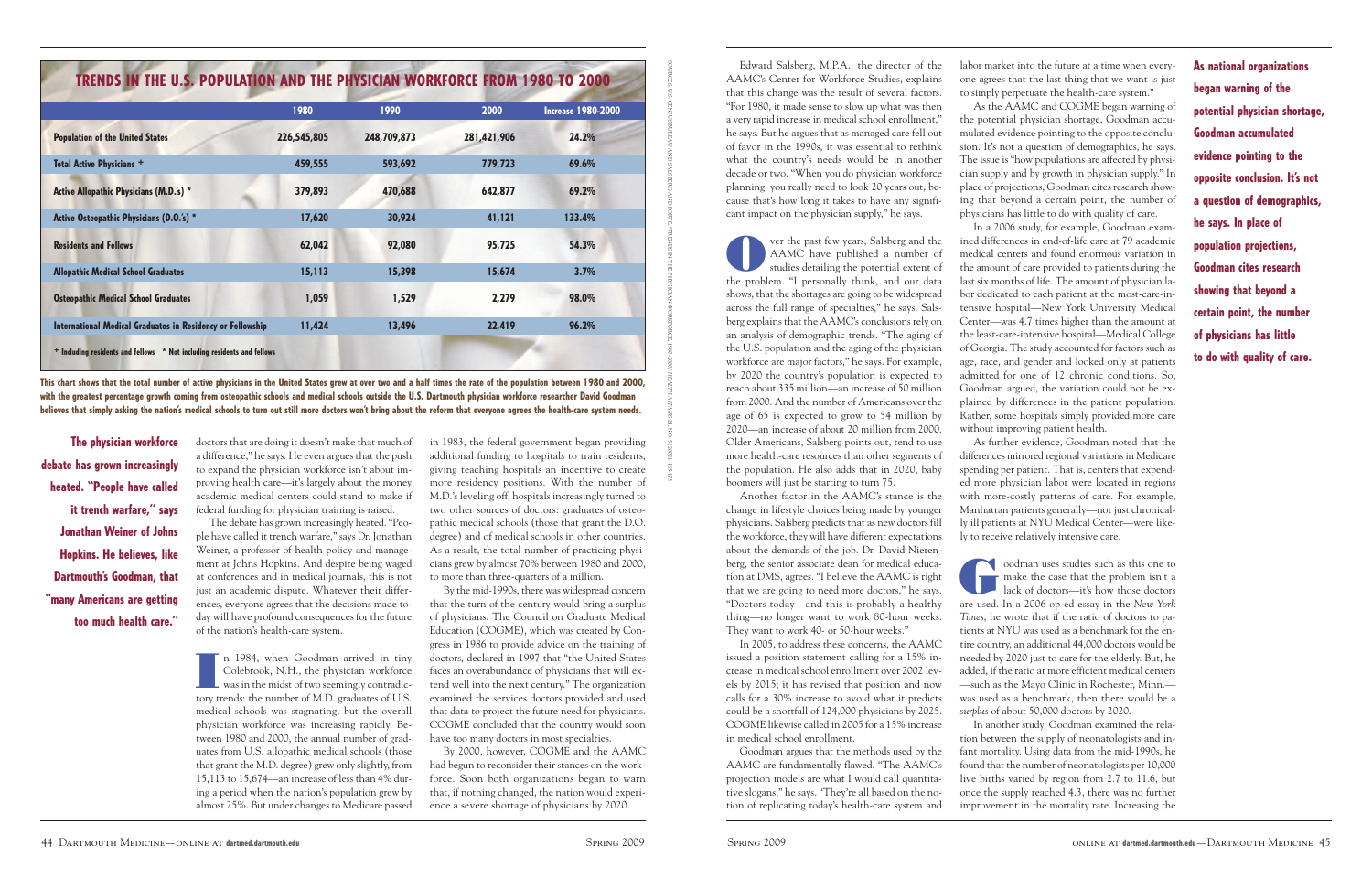*Overtreated: Why Too Much Medicine Is Making Us Sicker and Poorer*. "How can you not believe this after the amount of information, the quality of information, that Dartmouth has compiled?" she asks. The problem with the argument that patient demand determines the use of health-care, she says, is that it assumes that the market actually works. "The assumption says [that] where there are more sick people, there will be more hospital beds and more doctors—but that's not what we're seeing," she says. Instead, research has shown that an overabundance of beds and doctors contributes to overutilization of those resources.

DMS's Nierenberg describes himself as a "middle-of-the-roader" in the workforce debate. "I believe there's a lot of waste in the system," he says. But, he feels, getting rid of that waste probably won't be enough by itself to meet the need for physicians. "I worry about large pockets of rural communities or inner-city communities that have virtually no medical services," he says.

IV ut Goodman strongly believes that in-<br>reasing the physician supply should not<br>be viewed as a way to hedge the nation's creasing the physician supply should not be viewed as a way to hedge the nation's bets in the event that the efficiency of the healthcare system doesn't improve. In fact, he feels increasing the supply will make reforming health care *more* difficult. "It will make care less affordable; it will increase insurance rates," he says. "So it's not neutral—it really could be quite harmful."

The AAMC's Salsberg raises that concern as well. He says that if there is a physician shortage, those Americans who already lack adequate health care will be hardest hit. Goodman's arguments "sort of assume that the system is going to just miraculously turn around and reduce the marginally beneficial services," he says. "We worry that if you just assume the system is going to change, that the nation's going to find itself very seriously short, and that there will be major delays in problems of access, particularly for poor people."

In Shannon Brownlee's opinion, increasing the number of specialists in particular, under the current payment system, is "a recipe for disaster. It is a great way to drive costs up even higher and faster than they're going up already."

A further complication arises from the fact that over the past two decades, U.S.-trained M.D.'s have increasingly entered fields such as orthopaedic surgery and radiology, rather than primary-care fields such as family medicine and general internal medicine. In 2007, for example, graduates of U.S. allopathic schools filled about 90% of the first-year residency slots in orthopaedic surgery, but only about 40% of the residency slots in family medi-



oodman and Fisher are far from alone in making these arguments. "Many Americans are getting too much health care. making these arguments. "Many Americans are getting too much health care. ... Obviously the Wennberg group has shown this for years," says Jonathan Weiner, the Johns Hopkins researcher. Dr. Russell Robertson, a professor and chair of family medicine at Northwestern's Feinberg School of Medicine and the current chair of COGME, also speaks enthusiastically about the TDI research. "It's clear that physicians play a significant role in the increased costs with regard to health care," he says.

> cine. In a recent survey of 12,000 physicians, less than 30% of the respondents who practice primary care said they'd go into primary care again if they

had the choice.

At the same time, there's widespread agreement that access to excellent primary care is fundamental to an effective health-care system. "There's empirical evidence that remedying [a] very low supply of primary care influences, in a measurable way, what happens to a population in an area," Goodman says. A number of studies support that conclusion. In 2005, for example, Dr. Barbara Starfield of Johns Hopkins published an article in the journal *Health Affairs* analyzing physician supply and health outcomes. She found that areas with more primary-care physicians had lower overall mortality rates, but that there was no such link between the supply of specialists and mortality rates.

In a response to Starfield's findings, the AAMC's Edward Salsberg argued that using overall mortality as the outcome misrepresents the role of specialists. "We do not expect having more ophthalmologists, plastic surgeons, dermatologists, and many other specialties to lead to a reduction in mortality," he wrote, also in *Health Affairs*. Nonetheless, he said, those specialists contribute to improving Americans' quality of life. And both

studies, including the *Dartmouth Atlas of Health Care*, a series of reports on geographic patterns in health-care usage. The 2008 *Dartmouth Atlas* examined end-of-life treatment and Medicare spending and found that large variations in spending could only be accounted for by supply-sensitive care. In other words, regions with more health-care resources—such as physicians and hospital beds provided more care without necessarily improving patients' health. In fact, the study showed that, paradoxically, higher spending led to lower quality of life and slightly worse outcomes.

**Psychiatry \$200,871 59.9% Emergenc**  $$ 

But not everyone is convinced, and perhaps no one less so than Dr. Richard Cooper, a professor of medicine at the Hospital of the University of Pennsylvania and former dean of the Medical College of Wisconsin. His has been one of the loudest voices calling for more physicians, and his work has often been cited by the AAMC as evidence for the need to increase medical school enrollments.

Cooper has pointed out that since 1929, there has been a correlation between economic growth and an increase in physician supply. Based on that historical model, he predicts that the physician shortage could reach 200,000 by 2020. So his conclusions are similar to those of the AAMC, but his approach is quite different. "What matters is how much money is available for the health-care system," he says. "Demographics don't matter." If the economy continues to grow, he contends, there will inevitably be a significant shortage of physicians. Of course, he notes, long-term economic decline would change that projection.

Cooper also rejects the argument that physicians can drive the use of health-care services. "Physicians don't cause colon cancer," he says. "They don't cause breast cancer. They don't cause heart attacks." What does drive health-care spending, he argues, is patient demand.

But denying the existence of supply-sensitive care is "a little bit like saying the sun doesn't rise in the east," says Shannon Brownlee, a senior fellow at the New America Foundation and the author of

number of these specialists did not lead to fewer deaths. If that's the case, Goodman says, why continue to increase the supply? "Is that going to help babies?" he asks.

In talking about the physician workforce, Goodman always returns to the basic goal of health care: to improve the health of patients, not just to deliver care. He realizes it can be hard, especially for doctors, to accept the notion that increasing the physician supply might not do much to meet that goal. "If the number of doctors isn't all that important, I mean, that's not welcome news," he admits. He emphasizes, however, that he offers his criticisms as a fellow physician. "I am a physician, I'm at a teaching hospital, obviously, and I am part of academic medicine," he says.

Dr. Elliott Fisher, the director of the Center for Health Policy Research at TDI, Dartmouth's health-policy institute, has worked with Goodman on numerous studies of the physician workforce. He believes if health-care delivery were more efficient, "we probably could get rid of 20 or 30 percent of American physicians, with better outcomes and lower costs." The problems the AAMC cites as evidence of a shortage, he says, "are actually mostly a consequence of a disorganized delivery system."

Fisher's argument is backed up by many TDI

**In a study of end-of-life care at academic medical centers, Goodman found wide variation in the amount of physician labor used—differences not explained by variations in patients' condition or the quality of care they received. Goodman concluded that if the nation adopted the practices used by NYU Medical Center, there would be a shortage of physicians. However, if the practices used at a hospital such as the Mayo Clinic were adopted nationally, there would be a surplus of physicians.**

**Regions with more physicians provided more care without necessarily improving health. Dartmouth's Elliott Fisher believes that if health-care delivery were more efficient, "we probably could get rid of 20 or 30 percent of American physicians, with better outcomes and lower costs."**

**In the opinion of the New America Foundation's Shannon Brownlee, increasing the number of specialists under the current payment system is "a recipe for disaster. It is a great way to drive costs up even higher and faster than they're going up already."**

SOURCE:

GOODMANETAL.,

"END-OF-LIFE

CAREATACADEMIC

MEDICAL

CENTERS:

IMPLICATIONS

FORFUTURE

WORKFORCE

REQUIREMENTS,"

*HEALTH*

 *AFFAIRS* 25, NO.(2006):521-531

SOURCE: MARK H. EBELL, "FUTURE SALARY AND U.S. RESIDENCY FILL RATE REVISITED," JAMA 300, NO. 10 (2008): 1131-1132 (DATA IS FROM 2007)

|                         |  | <b>VARIATION IN THE PHYSICIAN SUPPLY</b> |                                                                                                             |  |
|-------------------------|--|------------------------------------------|-------------------------------------------------------------------------------------------------------------|--|
|                         |  |                                          | FTEs* per 1,000 Medicare beneficiaries                                                                      |  |
| Academic Medical Center |  |                                          | $\mathbf{r}$ , and $\mathbf{r}$ , and $\mathbf{r}$ , and $\mathbf{r}$ , and $\mathbf{r}$ , and $\mathbf{r}$ |  |

| Academic Medical Center                                                                       | during the last six months of life |
|-----------------------------------------------------------------------------------------------|------------------------------------|
| <b>New York University Medical Center</b>                                                     | 28.3                               |
| <b>Robert Wood Johnson</b>                                                                    | 19.8                               |
| University of California at Los Angeles Medical Center                                        | 16.9                               |
| <b>Massachusetts General Hospital</b>                                                         | 15.3                               |
| <b>Northwestern Memorial Hospital</b>                                                         | 13.7                               |
| <b>Emory University Hospital</b>                                                              | 12.8                               |
| <b>National Average</b>                                                                       | 11.9                               |
| <b>Yale-New Haven Hospital</b>                                                                | 10.6                               |
| <b>Duke Medical Center</b>                                                                    | 9.7                                |
| <b>UC-San Francisco Medical Center</b>                                                        | 9.4                                |
| Mayo Clinic                                                                                   | 8.9                                |
| <b>Dartmouth-Hitchcock Medical Center</b>                                                     | 7.7                                |
| <b>Medical College of Georgia</b>                                                             | 6.0                                |
| * FTEs = Full-time equivalent physicians (adjusted for patient condition and quality of care) |                                    |

**This chart shows the direct relationship between the percentage of various specialties' residency slots that are filled by M.D. graduates of U.S. medical schools and the average salaries in those specialties. In other words, U.S.-trained M.D.'s make up the vast majority of practitioners in the highest-paying specialties, while graduates of osteopathic medical schools and medical schools outside the United States fill many of the residency slots in the primary-care specialties (with pediatrics an exception).**

| <b>Specialty</b>                 | <b>Average Salary</b> | <b>Percentage of residencies slots</b><br>filled by U.S. M.D. graduates |
|----------------------------------|-----------------------|-------------------------------------------------------------------------|
| <b>Family Medicine *</b>         | \$185,740             | 42.1%                                                                   |
| Pediatrics *                     | \$185,913             | 72.8%                                                                   |
| Internal Medicine *              | \$193,162             | 55.9%                                                                   |
| <b>Psychiatry</b>                | \$200,871             | 59.9%                                                                   |
| <b>Neurology</b>                 | \$222,998             | 51.9%                                                                   |
| <b>Pathology</b>                 | \$247,506             | 57.7%                                                                   |
| <b>Emergency Medicine</b>        | \$255,530             | 79.7%                                                                   |
| <b>Obstetrics and Gynecology</b> | \$297,887             | 72.5%                                                                   |
| <b>General Surgery</b>           | \$327,902             | 78.1%                                                                   |
| <b>Anesthesiology</b>            | \$344,691             | 77.9%                                                                   |
| <b>Radiology</b>                 | \$414,875             | 88.7%                                                                   |
| <b>Orthopaedic Surgery</b>       | \$436,481             | 93.8%                                                                   |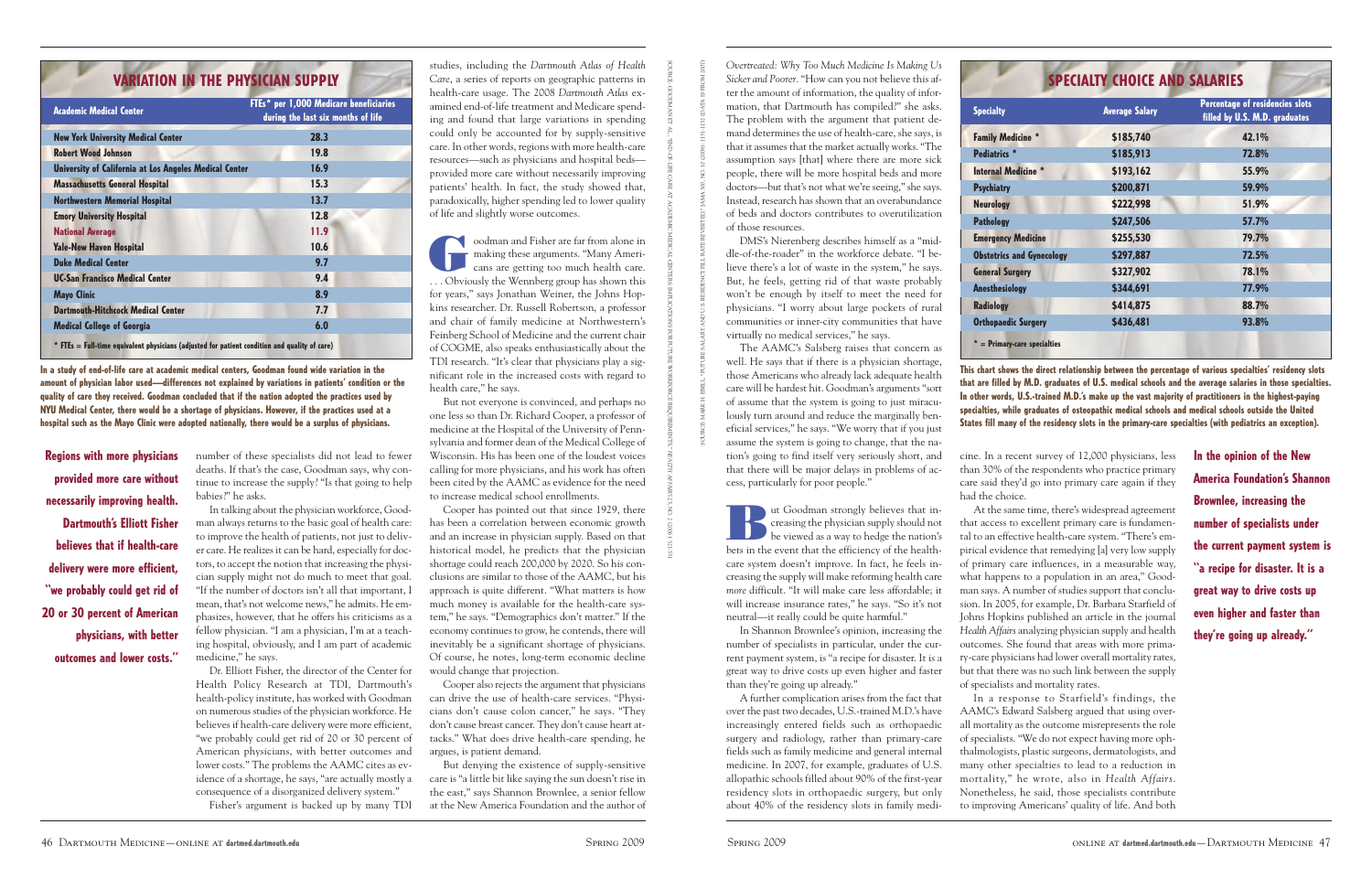ment system, he explains, physicians get paid for performing procedures, not for spending time advising and counseling patients on their health-care options. According to a recent survey, family physicians and pediatricians earn an average of about \$185,000, whereas the average for orthopaedic surgeons and radiologists tops \$400,000. "We're the only system in the world that has such a disparity," says Johns Hopkins's Weiner.

**But despite his concerns about the future**<br>of primary care, Goodman stops short of<br>endorsing an increase in the supply of of primary care, Goodman stops short of endorsing an increase in the supply of primary-care providers. "Primary-care physicians' effort can be as easily wasted as specialists'," he says. "So again, supply is not the answer to primary care."

A further factor in the specialty-choice problem, Nierenberg says, is debt. The average educational debt for U.S. medical school graduates who take out loans is now almost \$140,000, and threequarters of graduates have at least \$100,000 in loans to repay. This gives young doctors a strong financial incentive to enter high-paying specialties instead of primary care—as well as to practice in areas populated with patients who are well insured.

Instead of simply ramping up the production of physicians, Goodman would like to see more-inclusive and better-organized workforce planning. Academic medical centers have dominated the discussion, he says, and that has resulted in a narrow focus on the role of physicians—excluding nurses, physicians' assistants, insurance companies, employers, and patients from the conversation.

Goodman also supports changes in federal funding of academic medical centers. He proposes enacting a competitive process for Medicare funds, similar in principle to the competition for research funding from the National Institutes of Health. "I believe that a competitive process has served us incredibly well in terms of research," he says. "And it could do the same in terms of promoting graduate medical education." Criteria might include, for example, what fields graduates enter, where they practice, and how well schools develop innovative training techniques. "I don't believe that training programs should be rewarded for producing ever more doctors just to practice in the most affluent communities in the country," he says.

Salsberg and Cooper say that the high utilization of specialists means Americans are demanding those services.

But Goodman doesn't believe there's any evidence that the services provided by specialists are, in fact, what Americans value most. What's of value, he says, are the services that actually improve health. "We are interested in having a health-care system that helps improve the health and well-being of populations," he says.

And, Goodman adds, training more specialists will make it that much harder to enact the reform that everyone acknowledges the U.S. health-care system requires. "Health-care reform doesn't need more opposition from the profession," he says. "It doesn't need more anesthesiologists and radiologists saying that, 'Yes, we really should get paid twice and thrice as much as a primary-care doctor.'"

For now, the future of the effort to increase the number of physicians remains unclear. In a survey conducted by the AAMC, almost all of the nation's medical school deans reported that their schools plan to expand; Salsberg thinks the goal of a 30% increase in M.D. graduates could be met by 2017. Osteopathic schools have also continued to grow, *continued on page 58*

DMS's Nierenberg points out that the discrepancy in pay between primary care and most other specialties is one important reason that U.S.-educated M.D.'s tend not to go into primary care. Under the nation's current fee-for-service medical pay-



**Instead of simply ramping up the production of physicians, Goodman would like to see better-organized workforce planning and changes in federal funding of medical education. "I don't believe that training programs should be rewarded for producing ever more doctors just to practice in the most affluent communities in the country."**

SOURCES:

ASSOCIATION

OFAMERICAN

MEDICALCOLLEGES,"MATRICULANTSTOU.S.MEDICALSCHOOLSBYSTATEOFLEGALRESIDENCE,1997-2008"AND"MEDICALSCHOOLENROLLMENTPLANS:ANALYSISOFTHE2007AAMCSURVEY,"ANDU.S.

CENSUS

BUREAU